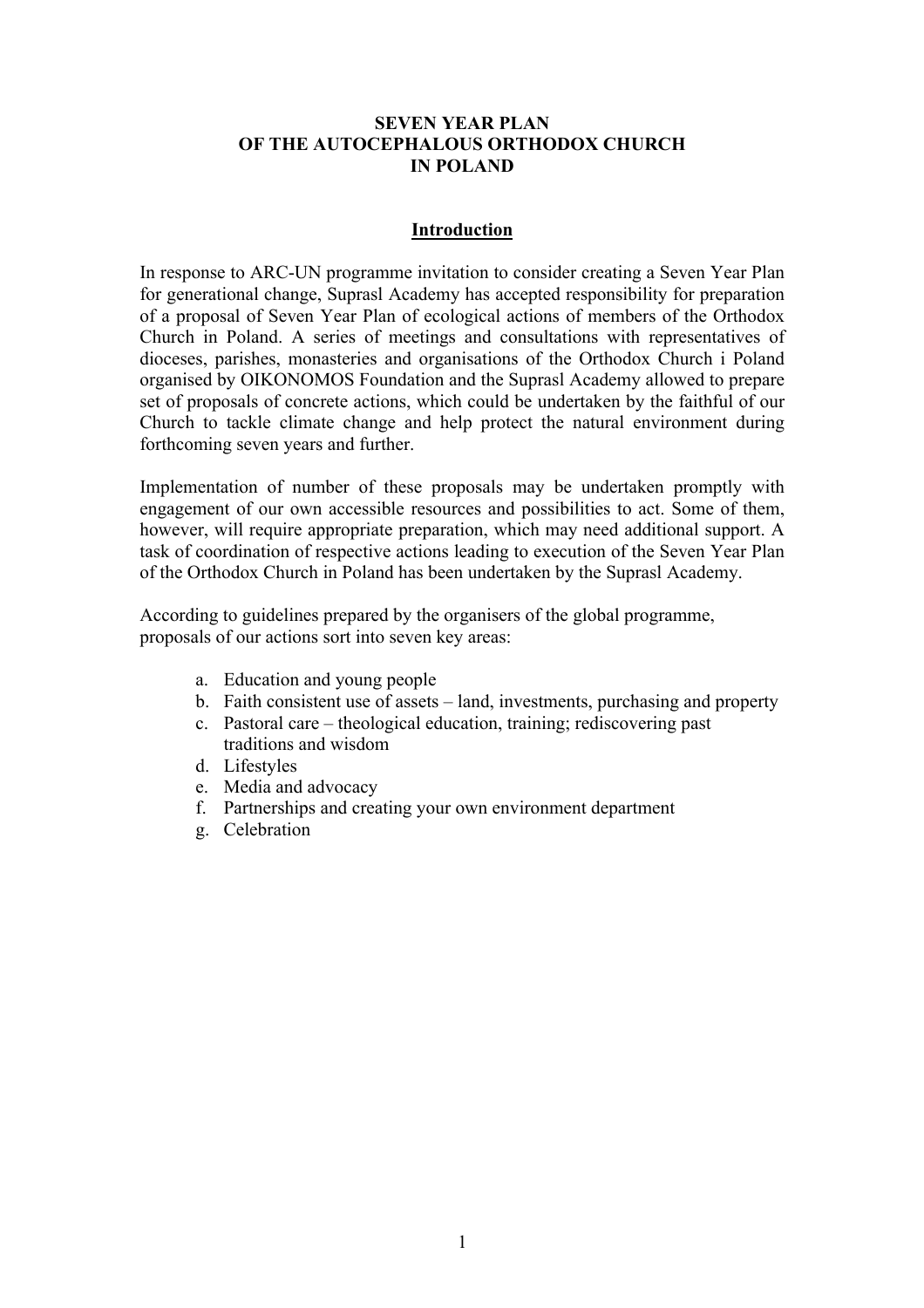## **SEVEN YEAR PLAN OF THE AUTOCEPHALOUS ORTHODOX CHURCH IN POLAND**

## **I. Education and young people:**

1. Educational activities should include:

- a) Preparation of educational material on environmental protection for:
- Orthodox catechists in public schools in Poland;
- Orthodox priests;
- b) Presentations/several hours course on environmental protection, sustained developmentand possibilities of conservation for students of the Orthodox Theological Seminary in Warsaw
- c) Translation and publication of educational material on environmental protection for children, prepared by a partner organisation from Orthodox Diocese of Grodno, Belarus.
- d) Subject matter of envirionmental protection brought up during church sermons – for instance reminders regarding the need of waste selection, harmfulness of Spring burning of dry meadow grass etc.;
- **2.** Educational activities directed to children and youth should include:
	- a) Series of camps/workshops on environmental protection organised at Suprasl Academy;
	- b) Camps/workshops on Orthodox spiritual life and conservation organised by the Fellowship of Orthiodx Youth in Poland (FOY) – local equivalents of SYNDESMOS Conservation workshops on Valaam Island, Russia and Orthodox Spiritual Ecology camps on Mt Athos, Greece;
	- c) Broader use of the FOY in Poland retreat centre in Bialowieza for programmes dealing with environmental protection;
	- d) Broader and more active participation of Orthodox children in cleaning forest actions organised by schools. Additional forest cleaning actions organised by clergy, catechists, parish branches of the FOY in Poland;
	- e) Camps/workshops on Orthodox spiritual life and conservation organised together by the Suprasl Academy, the FOY in Poland and partner organisations/youth fellowships from neighbour countries. Cooperation in this direction has been declared by an Orthodox youth organisation and conservation department of the Orthodox Diocese of Grodno, Belarus;
	- f) Educational and practical involvement of the FOY in Poland in celebration of the World Day of Prayer for Creation, September 1/14.
- 3. Practical ecological actions at educational institutions:
	- a) Continuation and introduction of stricter waste selection as well as water and energy conservation policy at the Ortodox Theological Seminary in Warsaw;
	- b) Introduction of stricter energy conservation at Suprasl Academy and Holy Annunciation Monastery throgh installation of geothermal heating systems in 2010-11;
	- c) Strict waste selection at Suprasl Academy as practical educational example for all participants of Suprasl Academy programme;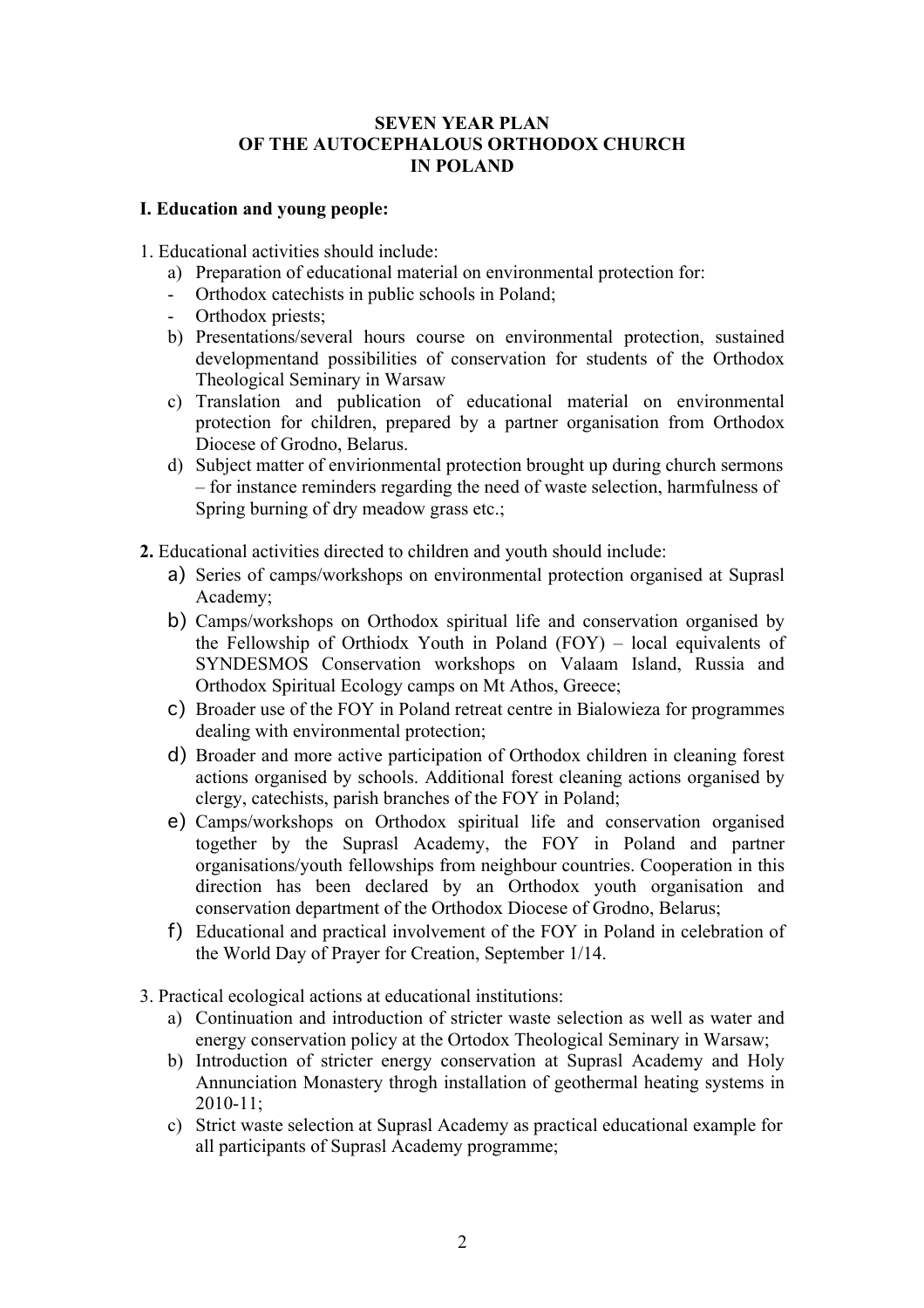- d) Introduction of stricter water conservation policy and energy conservation at other Orthodox monastic communities in Poland;
- e) Information on possibilities of installation of geothermal and solar heating systems at monastic and parish facilities.

## **II. Faith consistent use of assets:**

1. Practical actions in this key area should include:

- a) Possibility of instalation of local sewage treatment plant considered before construction of a new parish facilitiy;
- b) Eco-tourism included in the programme of activities of the Suprasl Academy and run in environmentally friendly ways;
- c) Introduction of maximum (more than 70%) fresh, local and organic ingredients in the Suprasl Academy kitchen/refectory;
- d) Elements of natural environment protection present in all the programmes of activities of the Suprasl Academy;
- e) Promotion of parish/public school/local community/municipality cooperation in programmes ofwasteselection;
- f) Information concerning harmfulness of spring burning of dry meadow grass etc.;
- g) Establishment/Introduction of a Suprasl Academy programme for organic farming promotion among farmers in Podlasie region - "green lungs of the country".

### **III. Pastoral care – theology, tradition and wisdom:**

1. Ecological crisis may be understood as "a possibility" for a deeper reflection on its reasons and effects as well as a decision to cause changes, make an effort to undertake concrete actions leading to solution of the problem. In understanding of Orthodox Christians any changes on a large scale – local, regional, global – must begin with changes in ourselves.

2. Orthodox monasticism may surely serve as an example helpful in promotion, development and dissemination of a simpler lifestyle.

3. Series of presentations/several hours course on environmental protection, sustained development and possibilities of conservation run regularly for all students of Ortodox Theological Seminary in Warsaw may help to promote simpler lifestyle, deepen their knowledge on Orthodox *ecotheology*.

3. More intense reflection on elements of *ecotheology* in worship of the Orthodox Church may be supported by ceremonies of:

- traditional seasonal blessing of farmlands,
- blessing of water,
- blessing of bread, wine, rain of wheat and oil (gr. *artoklasia*) and
- Eucharist as liturgical manifestation of human care for natural environment entrusted to people by God.

We will attempt to cause revival of traditional spring/autumn farmlands blessing in all countryside parishes and more often blessing of water and *artoklasia* in all parishes.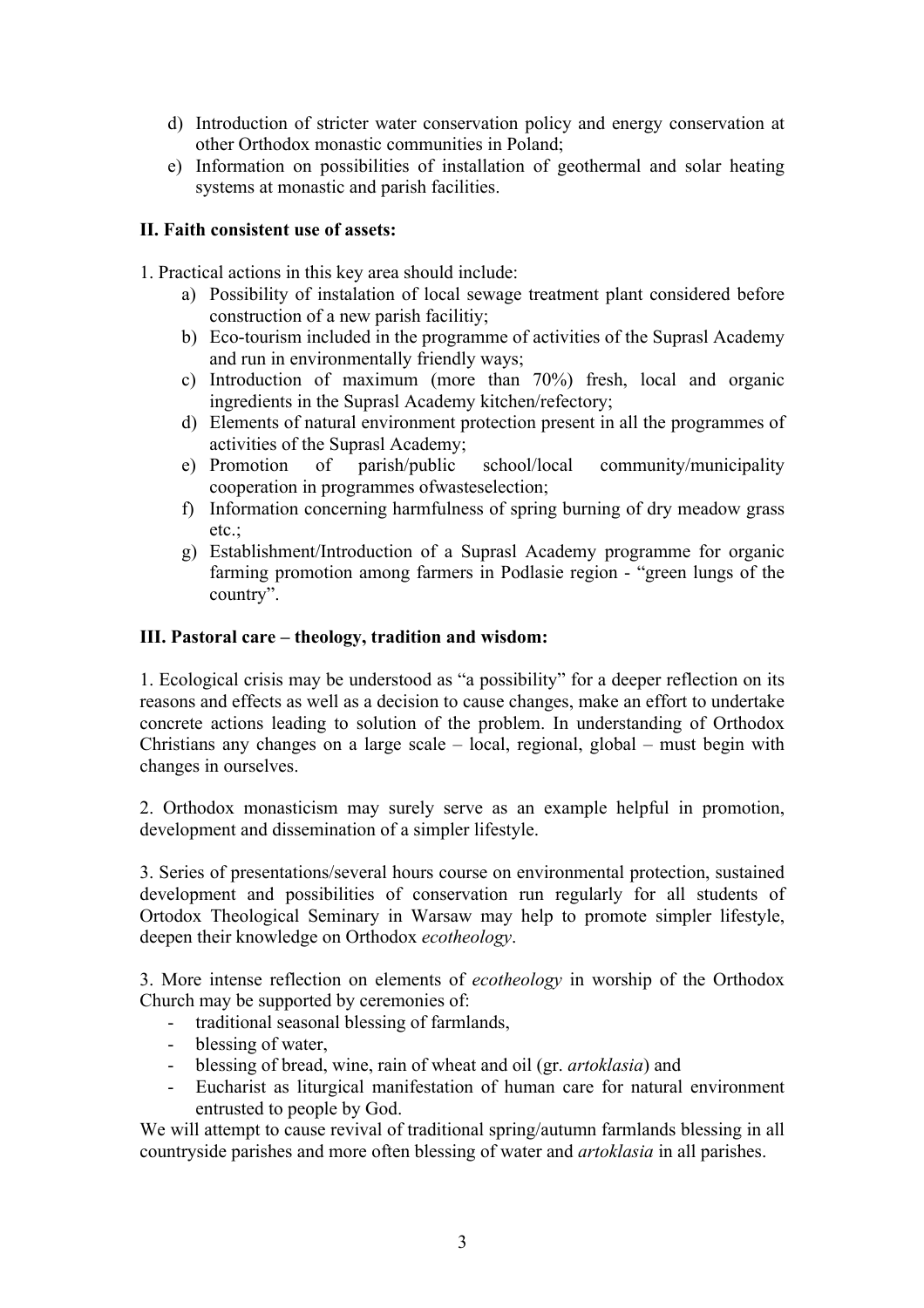4. Lifes of particular saints explain how creatgion/natural envirionment has always been taken care of in our Christian Orthodox tradition. These stories are not known widely and they should be disseminated.

5. Sacred Hill of Grabarka and Sts Mary and Martha Convent there, Suprasl, Krynoczka/Bialoweza, Piatienka are a kind of local mini-eco-systems. Orthodox churchyards and courtyards (*pogost*) have always been considered sacred area/ground and Orthodox churches have usually been surrounded by several large trees providing shelter for birds. In recent years a number of large trees have been cleared off several churchyards in Eastern Poland due to their age and bad condition. Replacement of the trees should ocuur ASAP.

6. Pilgrims to Grabarka Sts. Mary and Martha Convent and to other pilgrimage centres in Poland will be asked/reminded to leave no trash upon their departure.

7. Podlasie region, where majority of Orthodox faithful in Poland abide, has not been affected directly/distinctly by climate change. Programmes of emergency first aid addressed to flood victims in southern regions of Poland were organised in the past. Depending on needs similar emergency first aid projects may be organised again. Children of flood victims should be offered summer vacation rest.

# **IV. Lifestyles**

1. To promote simpler lifestyles Suprasl Academy will coordinate:

- a) preparation, publication and wide distribution of educational material and practical guidelines concerning sustained development and conservation in a household.
- b) translation, publication and distribution of literature on Orthodox approach to creation and environmental protection:

"Orthodoxy and Ecology",

"So That God's Creation Might Live",

- "Man and the Environment; A study of St Symeon the New Theologian"
- c) series of books on environmental protection for children examples of exceptionally 'nature friendly' saints.

2. Through the booklet on sustained development perceived by Eastern Christianity as well as one on 'methodology' of environmental protection in a household ("Let's begin with ourselves" – the home oriented programme of environmental protection out of the house), the faithful will be encouraged to carry out environmental audits of theeir households and to undertake appropriate practical action (for example use of environmentally friendly detergents, reducing water consumption by installing "stoppers" in toilet cisterns, going for shopping with a carrier bag, etc.). The booklets may be supplied to every Orthodox family during traditional pastoral home visits after Epiphany Feast.

3. 2009 international conference organised by the Chair of Orthodox Theology at Bialystok University on "Orthodoxy facing problems of contemporary world" encompassed issue of "Orthodoxy and Ecology". Subject matter of environmental protection should also be studied at annual diocesan and deanery clergy conferences.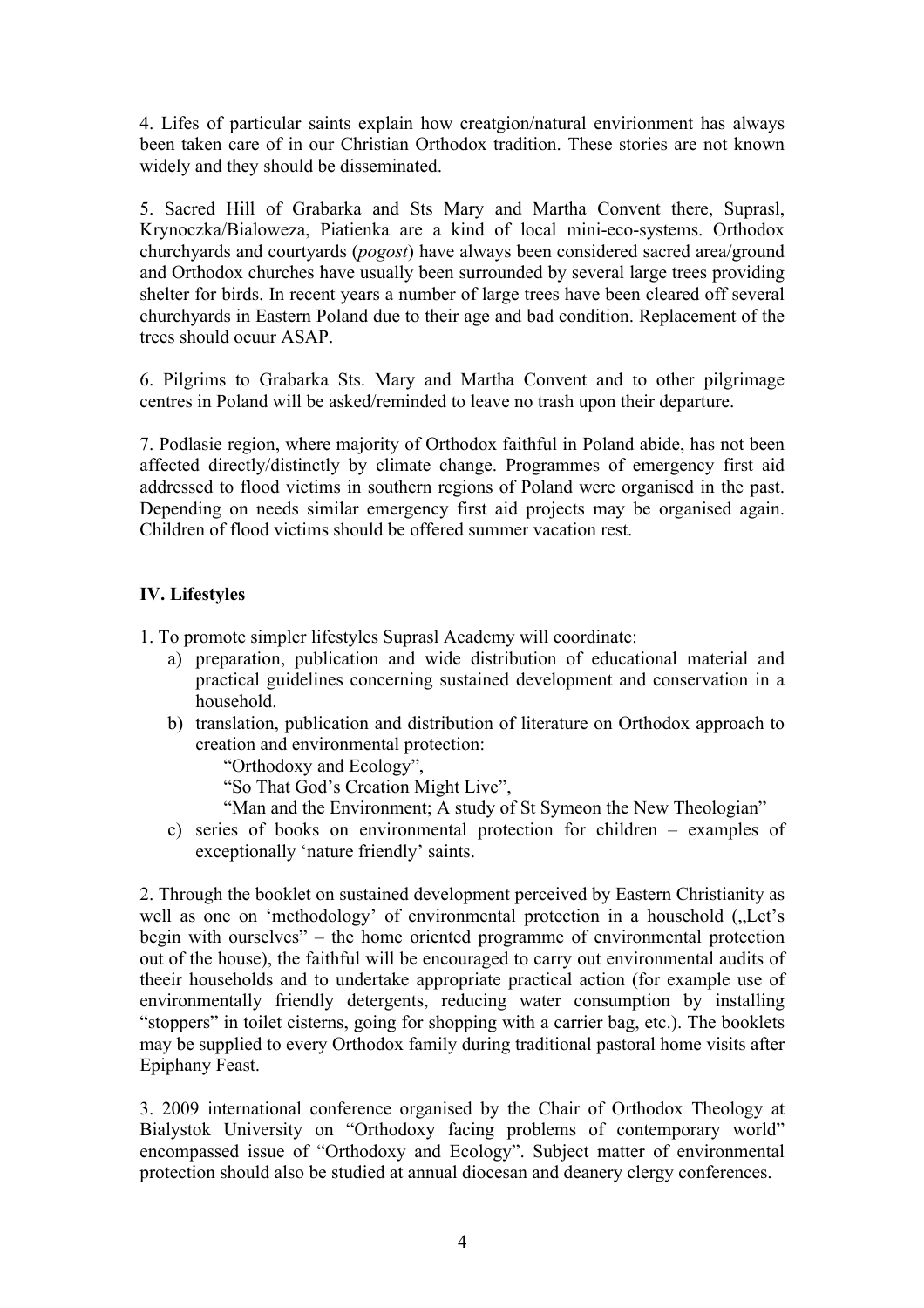4. The faithful should be encouraged to live simply and in harmony with the environment through specially prepared educational material, booklets and books as well as parish pamphlets, bulletin boardss, posters, occasional sermons.

5. Already in 1980. the Fellowship Orthodox Youth in Poland restored tradition of walking pilgrimages to holy places of the Orthodox Church in Poland - Grabarka, Jableczna, Kostomłoty, Piatienka, Saki, Suprasl, Turkowice, Zwierki. Initially there was only one pilgrimage to Grabarka organised by the Fellowship (number of its participants was over 2000). Nowdays numerous parish communities (over 20) organise their own walking pilgrimages in various directions - especially to Grabarka and to other monasteries. Broader information on the pilgrimages in the Orthodox mass media should help to increase their number and numbers of their participants.

## **V. Media and advocacy:**

1. Suprasl Academy and Oikonomos Foundation pledge to publish books and other publications on environmentally friendly paper only. All other Orthodox publishers/publishing departments will be encouraged to do the same.

2. Editions of Suprasl Academy paper publishing will be significantly smaller due to availability of digital versions of the printed material.

3. Special section on ecology, development and realization of our Seven Year Plan will be provided by:

- Suprasl Academy website
- OIKONOMOS Foundation website
- FOY website

Similar material may be provided on other Orthodox websites – especially the most popular and the best known www.cerkiew.pl

### **VI. Partnerships and creating your own environment department:**

Environmental protection and sustained development is integral part of the programme of activities of the Suprasl Academy. Suprasl Academy "environmental work department" may become environmental office of the Orthodox Church in Poland.

Specialists in law, water management, land management, education waste management, ecology, sustained development working at higher education instuitutions in Bialystok will be invited to help in further development, improvement and realisation of the Seven Year Plan

# **VII. Celebration:**

The World Day of Prayer for Creation initiated by Ecumenical Patriarch should became an occasion for deeper concentration on the natural environment. Its celebration should be accompanied by meetings, seminars, symposia as well as